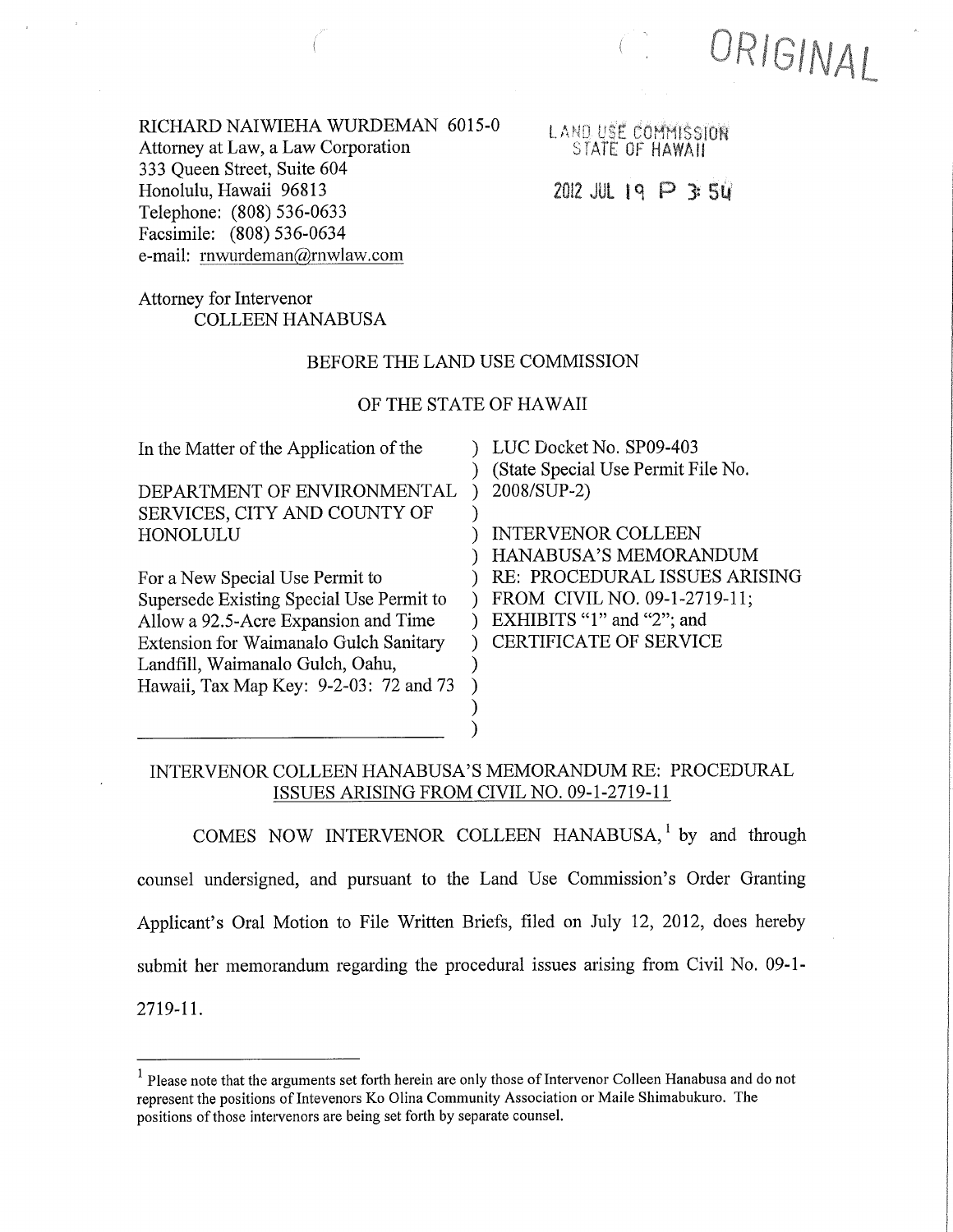### A. Background.'

The City and County of Honolulu is currently operating an illegal landfill at the Waimanalo Gulch Sanitary Landfill ("WGSL"). Prior to the application for a New Special Use Permit that was sought by the City Department of Environmental Services under Special Use Permit File No. 2008/SUP-2, the closure date that was previously set by the State Land Use Commission, was May 1, 2008, after assurances and commitments were made by then City Director of Environmental Services, Frank Doyle, that the City would close the landfill at WGSL by 2008. The deadline was extended until November 1, 2009 by the Land Use Commission, which was a modification to the extension that was granted by the City Planning Commission to operate the landfill until May 1, 2010. In December of 2008, the City filed an application for a new Special Use Permit, under Special Use Permit File No. 2008/SUP-2, that is currently before this Commission after a remand from the Hawaii Supreme Court. Since the approval process of the Special Use Permit is still pending before this Commission, there is no current effective SUP to operate the City landfill at Waimanalo Gulch. Intervenor Colleen Hanabusa is unaware of the City's request for an emergency proclamation through the appropriate authorities during the interim, but the City should cease to use the landfill immediately or seek the necessary emergency relief. The State Department of Health should also be made aware of the issue immediately as its requirements are contingent upon an effective SUP.

As this Commission is aware, it issued an Order on October 22, 2009, in which it approved the application for SUP No. 2008/SUP-2 subject to certain conditions, one of those conditions being Condition No. 14 which provided: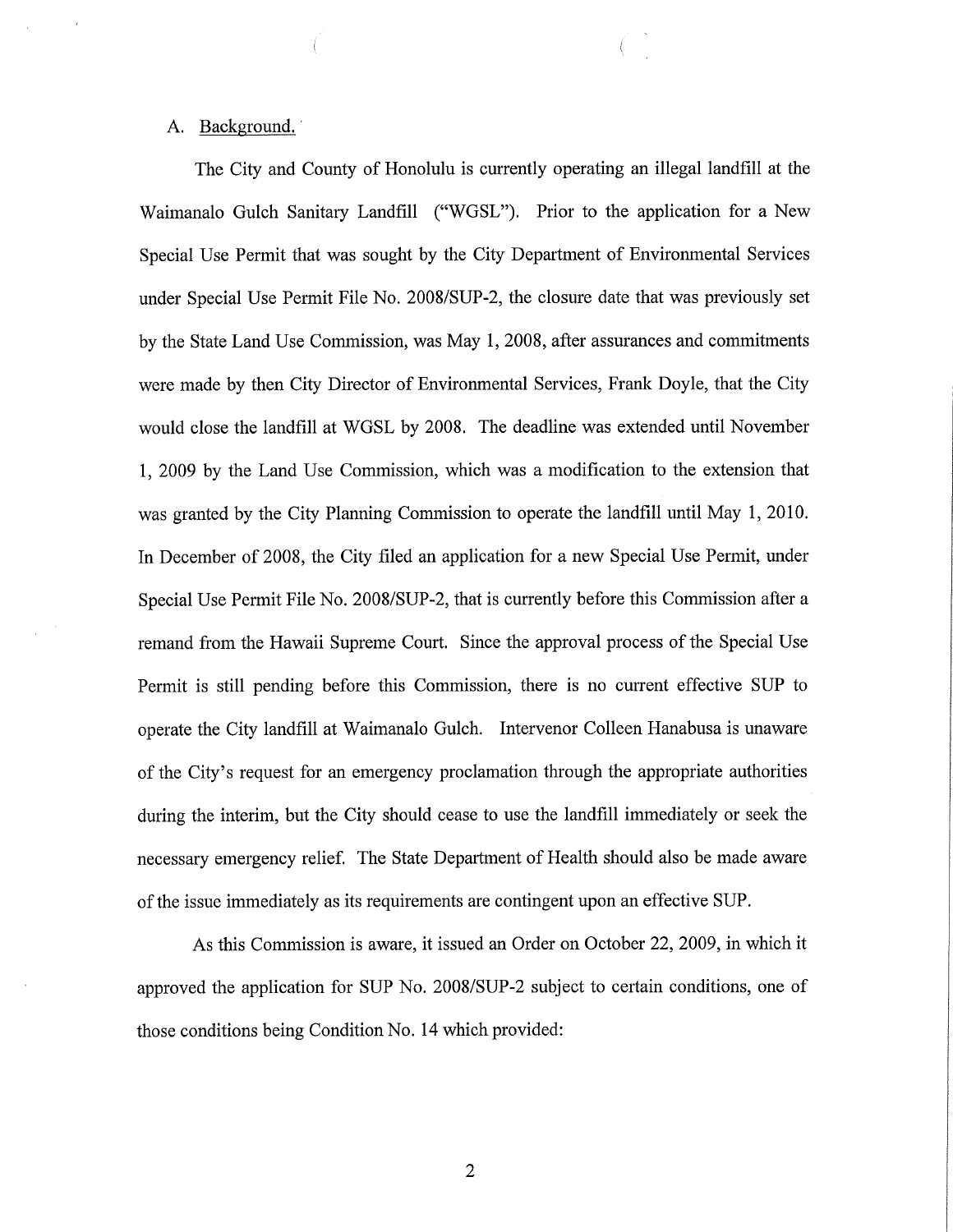14. Municipal solid waste shall be allowed at the WGSL up to July 31, 2012, provided that only ash and residue from H-Power shall be allowed at the WGSL after July 31, 2012.

As this Commission certainly recalls, that condition was established by this Commission after much discussion by this Commission regarding all of the previous promises by the City Department of Environmental Services to close the landfill at Waimanalo Gulch.

Condition No. 14 of the LUC's Order was the subject of the City Department of Environmental Services' appeal to the Hawaii Supreme Court. In its decision, the Hawaii Supreme Court acknowledged this Commission's statutory authority to impose restrictive conditions on its approval of special use permits. However, in light of this Commission's simple adoption of the Planning Commission's Findings of Fact and Conclusions of Law when it issued the special condition as part of its Order on October 22, 2009, the Hawaii Supreme Court found that Condition No. 14 was inconsistent with the evidence shown in the record and not supported by the evidence. Of great importance is that the Hawaii Supreme Court further found that the LUC's approval of SUP-2 also could not stand because Condition No. 14 was a material condition to the LUC's approval.

What the Hawaii Supreme Court did was remand the matter to the Land Use Commission for further proceedings consistent with the Supreme Court's Opinion. The Supreme Court did not reverse this Commission's Condition No. 14 and say that the Land Use Commission could not impose such a condition. It simply instructed this Commission on remand that it needed to establish a record to adequately support the condition as it was a material condition to the LUC's approval of the Special Use Permit. This "fixing up" of the record through a remand is also essentially what this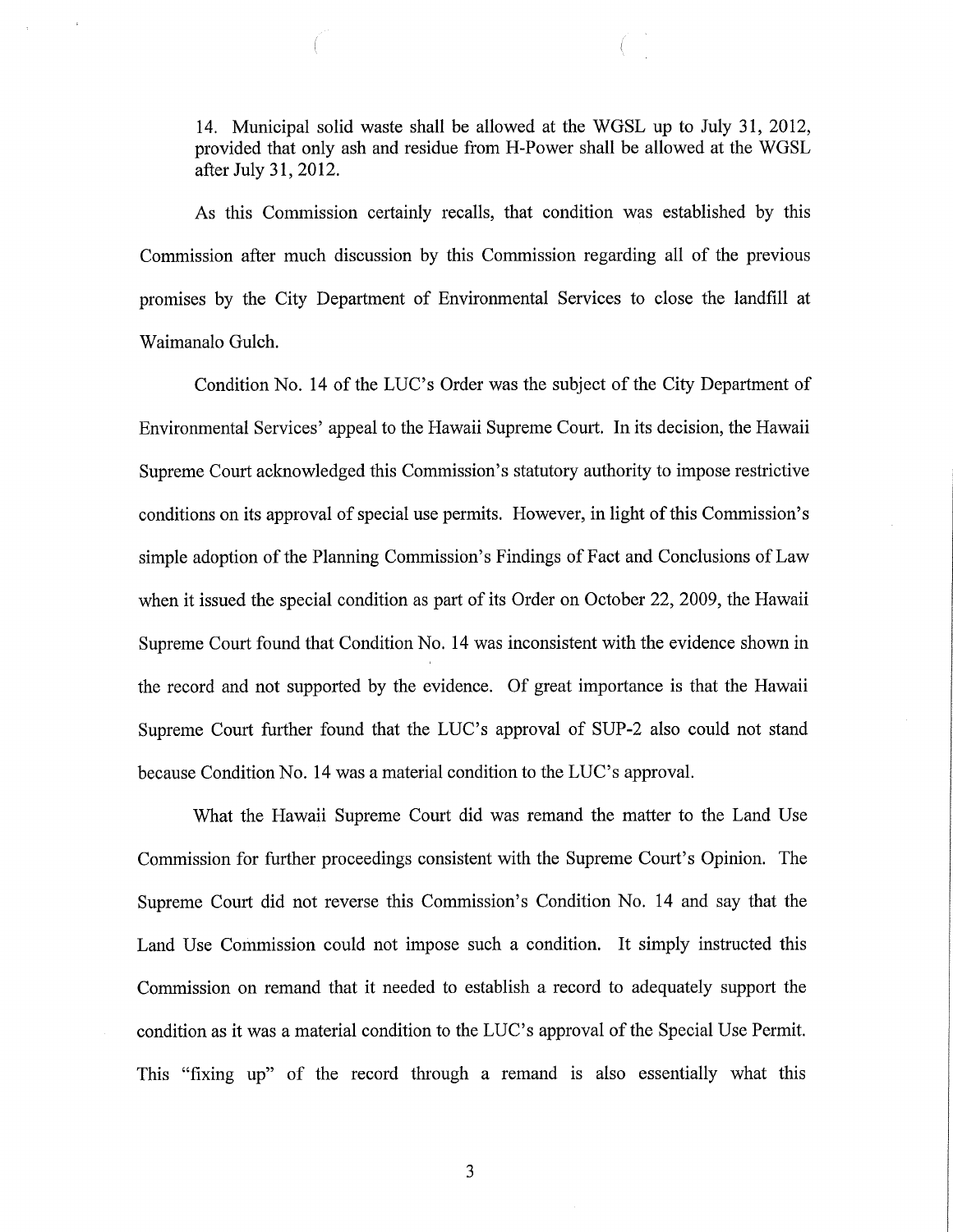Commission's counsel and representative requested during oral arguments before the Hawaii Supreme Court.

### B. Procedural Steps for this Commission to Consider Taking.

Various positions are now being taken by the parties in this matter that includes a discussion on what should be done with respect to the proceedings that were stayed by the City Planning Commission in the City's request for a modification of Condition No. 14 of Sup No. 2008/SUP-2. Much time, effort and resources were spent in a contested case hearing before that body. The Hawaii Supreme Court even referenced the proceedings in footnote 16 of its opinion and stated that on remand it "encourage[d] the LUC to consider any new testimony developed before the Planning Commission in that case." The issue, however, is how can that record be properly considered by this Commission. The City Department of Environmental Services' request to treat the proceedings and the record thereto as "public testimony" is completely unacceptable and such a request would essentially make the entire record irrelevant for purposes of findings and conclusions by this Commission. The issue of a remand and a consolidation that was requested in a letter dated May 22, 2012 by then Land Use Commission Chair Normand Lezy to Planning Commission Chair Gayle Pingree raises some further issues. Please see a copy of Chair Lezy's May 22, 2012 correspondence that is attached hereto as Exhibit "A."

First, in reviewing the letter in response from Planning Commission Chair Gayle Pingree, PC Chair Pingree makes pretty clear that the Planning Commission is of the position that it has already ruled on the application in File No. 2008/SUP-2 and it does not intend to do anything further, especially since there has been no request to modify the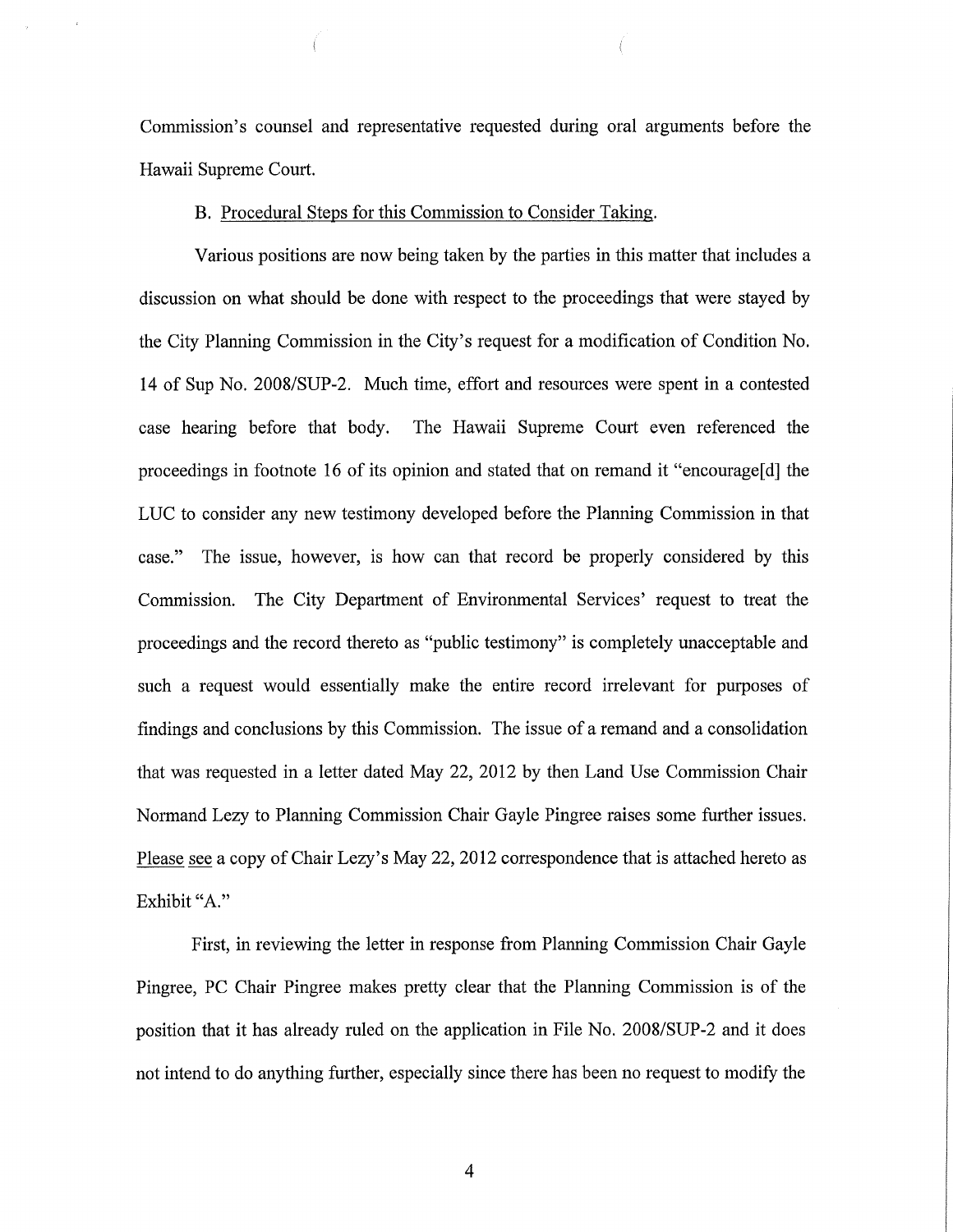Planning Commission's Order. Please see Planning Commission Chair Pingree's letter, dated May 29, 2012, a copy of which is attached hereto as Exhibit "B."

Second, the matter of the SUP File No. 2008/Sup-2, in Civil NO. 09-1-2719-11, and the record thereto, that is currently before this Commission on remand, requires action by this Commission consistent with the Hawaii Supreme Court's decision. The LUC's counsel asked the Hawaii Supreme Court during oral arguments to remand the matter back to this Commission, essentially to establish a proper record for the imposition of Condition No. 14 by this Commission. This Commission can certainly already do that by setting forth its own Findings of Fact and Conclusions of Law to support condition No. 14 based on the record that is before it on remand. Once again, that is essentially what the LUC requested of the Hawaii Supreme Court during oral arguments through this Commission's counsel and representative before the Court. While Intervenor Colleen Hanabusa's position has always been that the landfill at Waimanalo Gulch should close completely and that still is her position (which this Commission can also do on remand), the findings and conclusions that would include coverage of the countless promises that were made by the City to close the landfill in the past, matters that are all included in the record, could adequately justify the imposition once again of Condition No. 14 by this Commission. Had this not been the intent of this Commission, its counsel and representative before the Court would not have been make such a request of the Court during oral arguments to remand the matter. That is the position of the LUC and it should now be finalized on remand with the establishment of its own findings and conclusions to support Condition No. 14 as discussed above.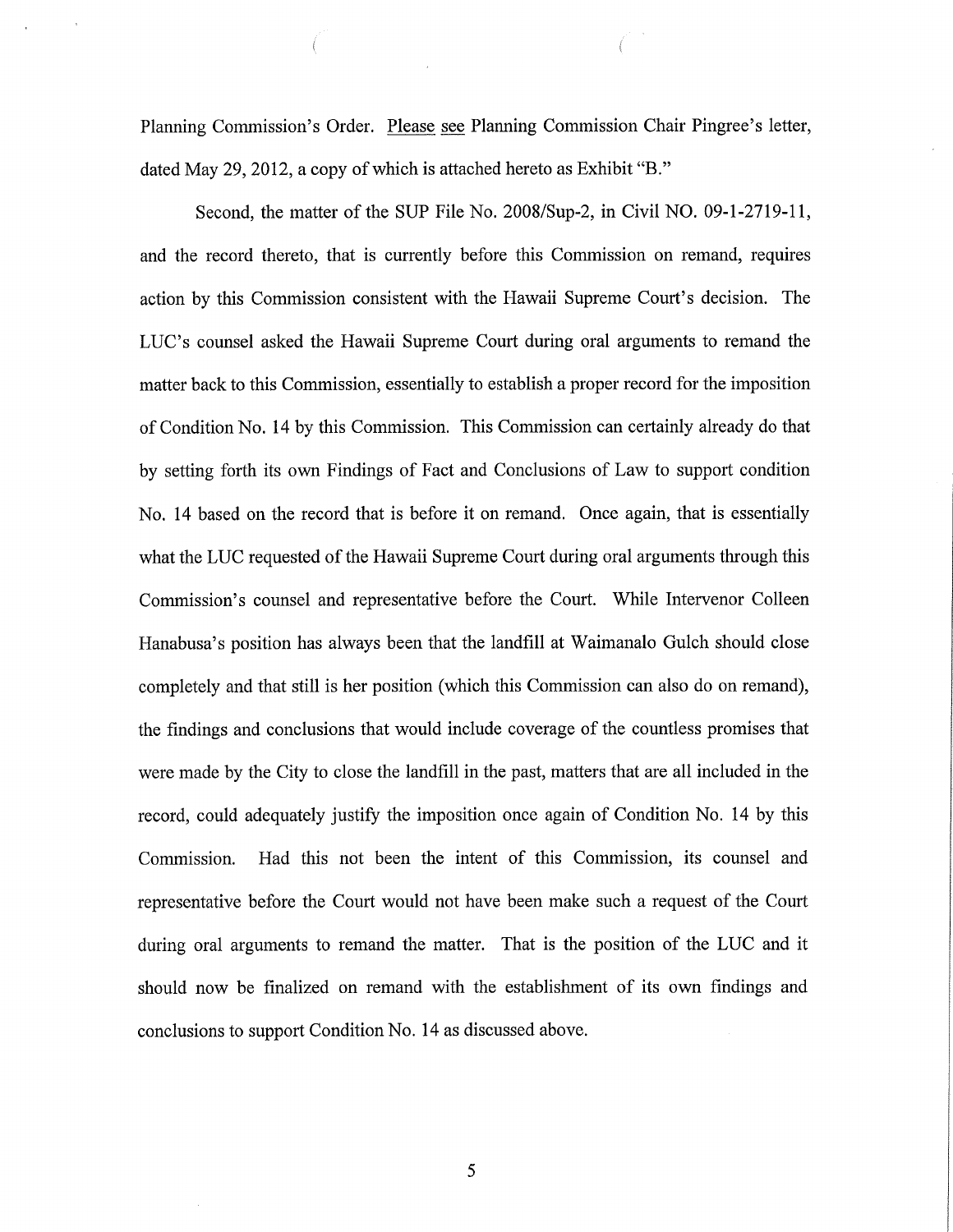Next, with respect to the record of the modification of Condition No. 14 that was stayed by the City Planning Commission, that matter should be remanded back to the Planning Commission, pursuant to HAR Section 15-15-96(a), for a decision in that matter once condition No. 14 is imposed again by this Commission after the appropriate findings of fact and conclusions of law and Order is entered by this Commission. At this point, there is nothing to modify until Condition No. 14 is established once again by this Commission. Once that is done, and unless the City is satisfied with a closure date at the end of this month, it can then seek the final decision by the Planning Commission for a modification. If the request for the modification is denied by the Planning Commission, then there is nothing for the Planning Commission to transmit to this Commission. If the request for a modification is granted by the Planning Commission, then the record of that proceeding would be transferred to this Commission pursuant to H.R.S. Section 205-6.

The City is not prejudiced because it is already operating a landfill without the proper approval and Special Use Permit and it needs to either cease operations at Waimanalo Gulch Sanitary Landfill forthwith or seek the immediate emergency relief that is required of it.

Respectfully submitted.

DATED: Honolulu, Hawaii, July 19, 2012.

RICHARD NÁIWIEHA WURDEMAN Attorney for Intervenor COLLEEN HANABUSA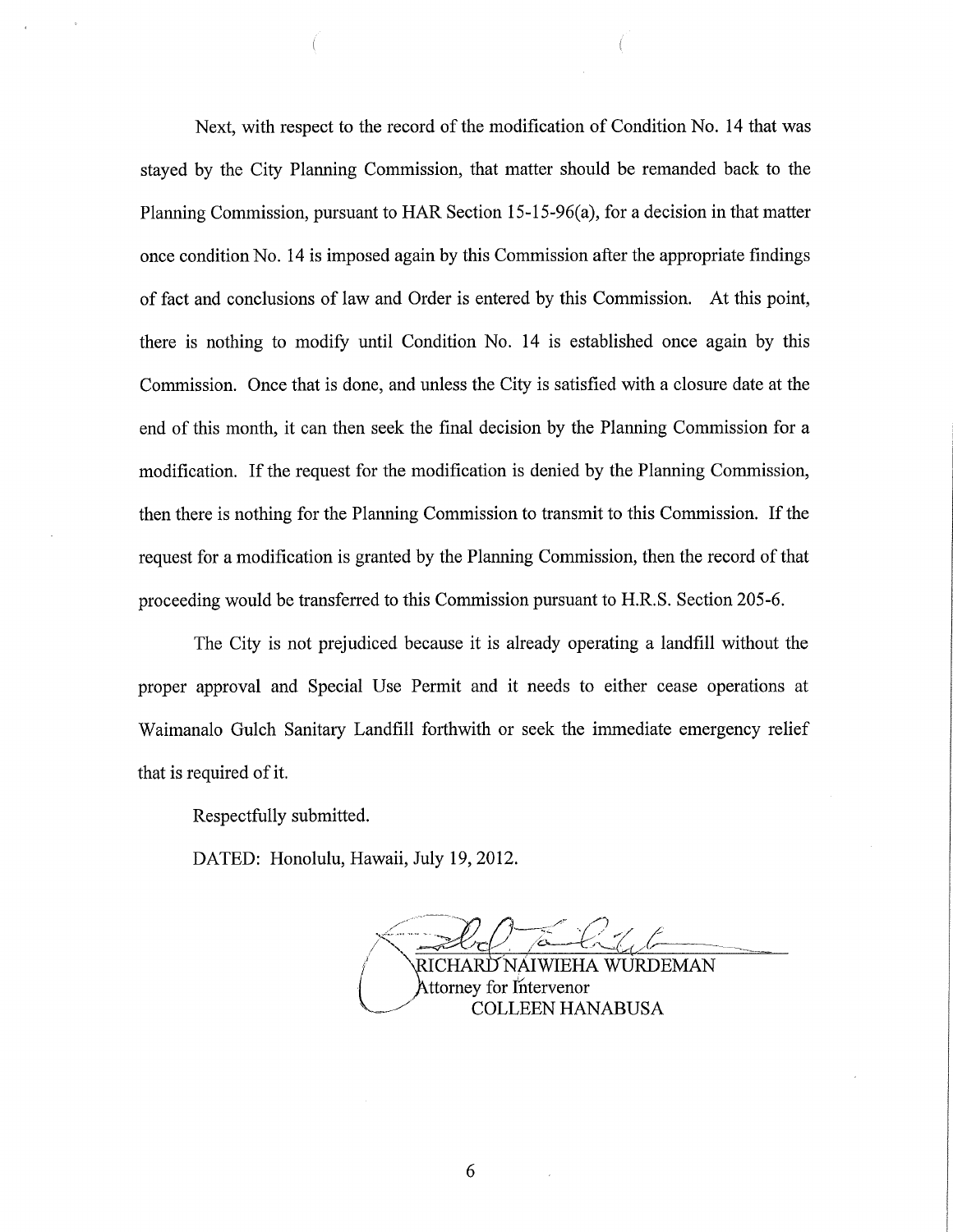# EXHIBIT "1"

 $\label{eq:2.1} \mathcal{L}(\mathcal{L}^{\mathcal{L}}_{\mathcal{L}}(\mathcal{L}^{\mathcal{L}}_{\mathcal{L}}))\leq \mathcal{L}(\mathcal{L}^{\mathcal{L}}_{\mathcal{L}}(\mathcal{L}^{\mathcal{L}}_{\mathcal{L}}))\leq \mathcal{L}(\mathcal{L}^{\mathcal{L}}_{\mathcal{L}}(\mathcal{L}^{\mathcal{L}}_{\mathcal{L}}))$ 

 $\label{eq:2} \frac{1}{\sqrt{2}}\int_{\mathbb{R}^3} \frac{1}{\sqrt{2}}\left(\frac{1}{\sqrt{2}}\right)^2\frac{dx}{dx}dx$ 

 $\left($ 

 $\left($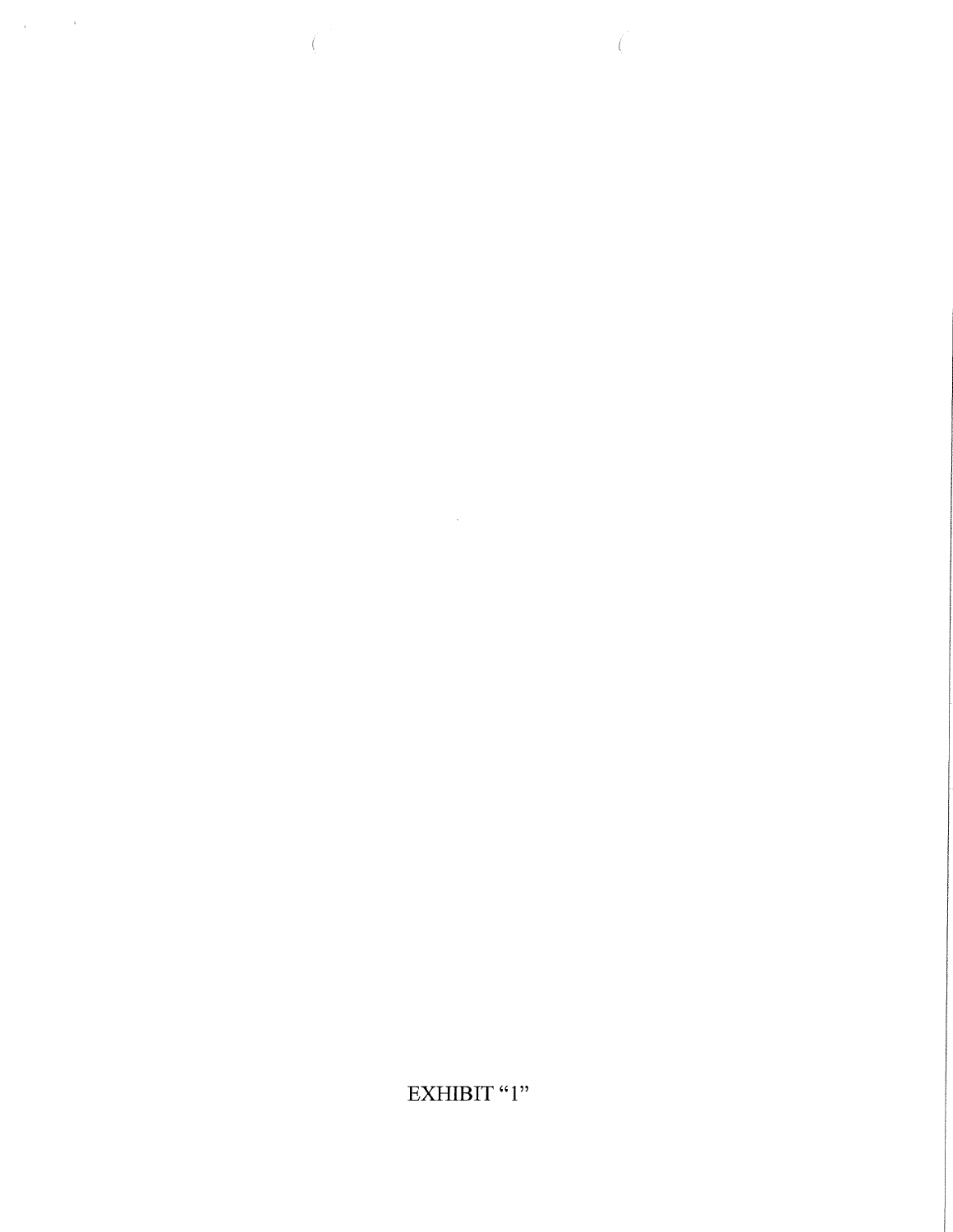

**RECEIVARD USE COMMISSION BERWAISARUWATARI** STATE OF Acting Executive Officer

LAND USE COMMISSIONMAY 22  $2\frac{m}{2}$   $3\frac{m}{2}$   $19$  P 3: 54

Department of Business, Economic Development & Tourism

State of Hawaii

DEPT OF PLANE AND PERMITT !

May 22, 2012

Ms. Gayle Pingree, Chair Planning Commission City and County of Honolulu 650 South King Street, 7th Floor Honolulu, Hawaii 96813

Dear Ms. Pingree:

**NEIL ABERCROMBIE** 

Governor

Subject: County Special Use Permit File No. 2008/SUP-2 LUC Docket No. SP09-403 Waimanalo Gulch Sanitary Landfill

On behalf of the State Land Use Commission (LUC), I would like to urge the City and County of Honolulu (C&C) Planning Commission (Planning Commission) to stay its May 25, 2012, proceedings on the C&C Department of Environmental Services' (DES) current request to delete Condition No. 14 of the LUC's Order Adopting the City and County of Honolulu Planning Commission's Findings of Fact, Conclusions of Law, and Decision and Order with Modifications filed October 22, 2009 (LUC's Order), until the LUC remands File No. 2008/SUP-2 to the Planning Commission.

In its decision to remand the LUC's Order to the circuit court, the Hawaii Supreme Court (HSC) acknowledged the DES' current request to delete Condition No. 14 and encouraged "... the LUC to consider any new testimony developed before the Planning Commission in that case." To that end, I believe that the consolidation of the remand and the DES' current request would better serve the public interest and provide for a more economical disposition of both matters.

In the event the Planning Commission stays its proceedings on the DES' request, I have instructed my staff to forward the record on remand to the Planning Commission upon receipt from the circuit court so that it may consolidate the proceedings consistent with the spirit and intent of the HSC's decision.



235 SOUTH BERETANIA STREET © SUITE 406 © HONOLULU, HAWAII 96813 © TEL: (808) 587-3822 © FAX: (808) 587-3827 EMAIL: luc@dbedt.hawaii.gov MAILING ADDRESS: P. O. BOX 2359, HONOLULU, HAWAII 96804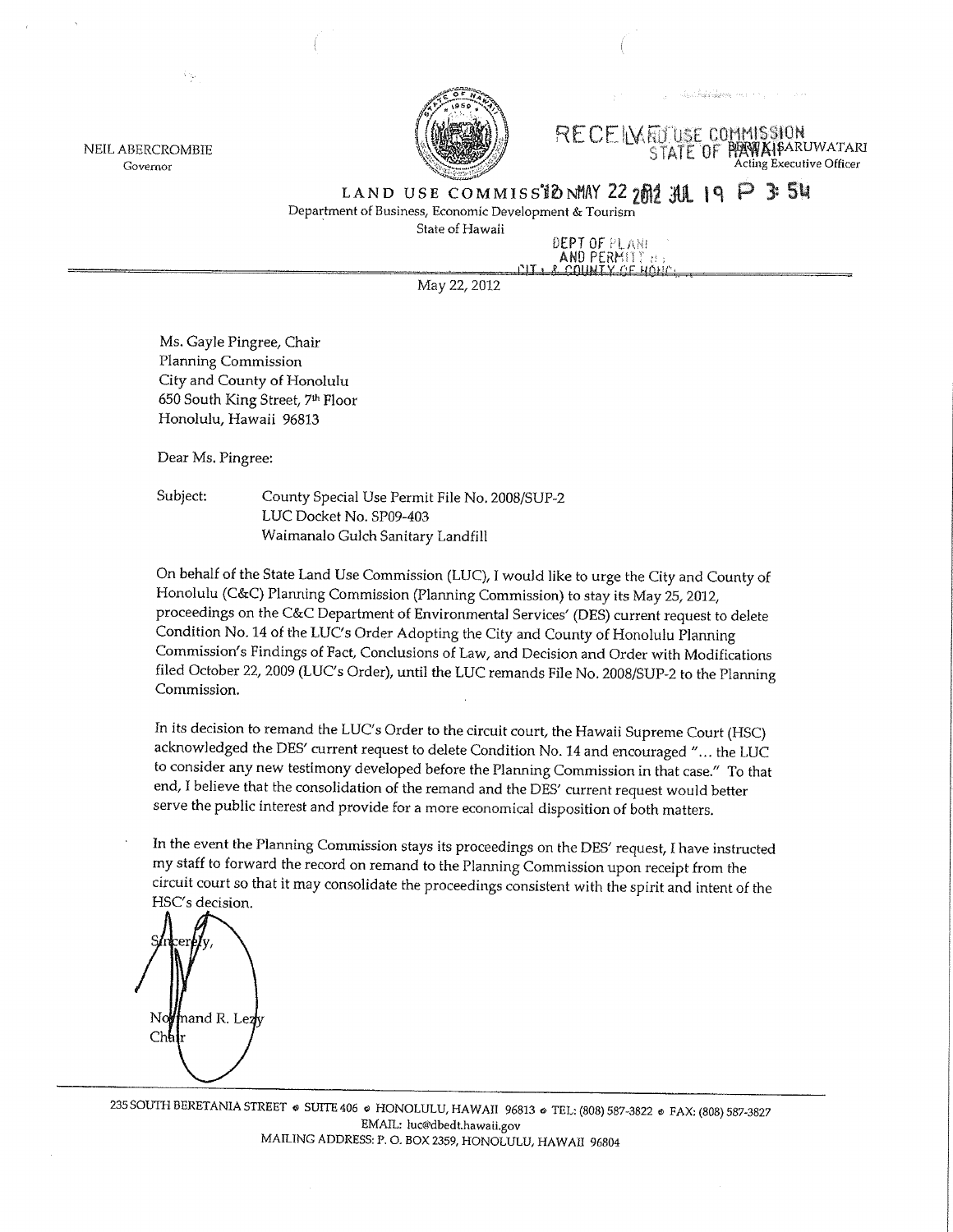# EXHIBIT "2"

 $\left($ 

 $\label{eq:2.1} \frac{1}{\left\| \left( \frac{1}{\sqrt{2}} \right) \right\|_{\mathcal{L}^{1}} \leq \frac{1}{\sqrt{2}} \left( \frac{1}{\sqrt{2}} \right)^{1/2}$ 

 $\mathcal{L}^{\text{max}}_{\text{max}}$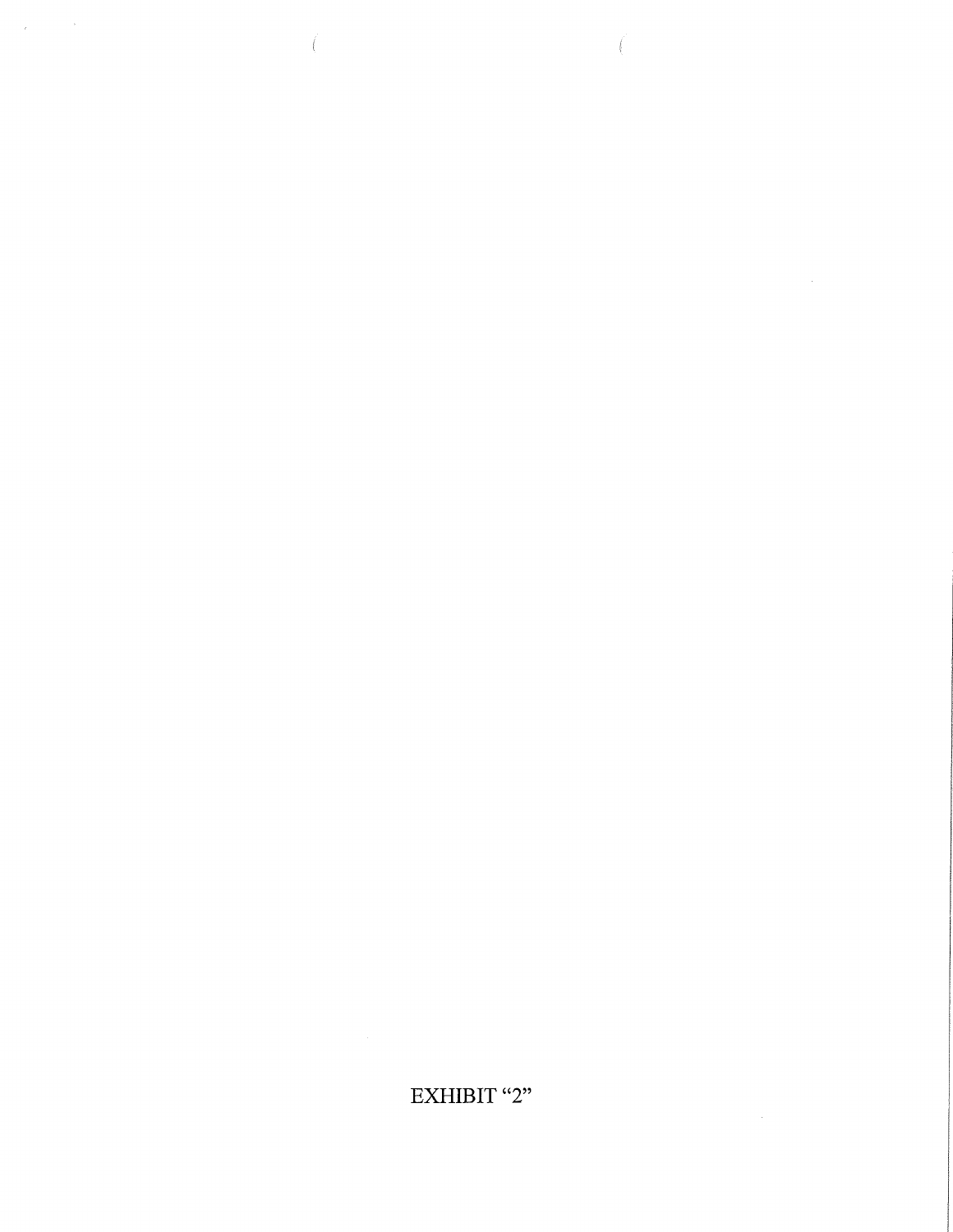PLANNING COMMiSSiON

## ClTY AND COUNTY OF HONOLULU

650 SOUTH KING STREET, 7<sup>TH</sup> FLOOR • HONOLULU, HAWAII 96813 PHONE; (808) 768-8007 · FAX: (808) 527-6743

PETER B, CARLISLE **MAYOR** 



'IULANI K, SODARO, Vice-Chair CORD ANDERSON BEADIE K. DAWSON KARIN HOLMA RODN£Y KIM JAMES C. PACOPAC ARTHUR B. TOLENTINO DANtEL S. M, YOUNG

> $\Xi$  $\mathbf{z}_-$  ج $\mathbf{z}_-$

 $\mathbf{g}$ 

GAYLE PINGREE, Chair

May 29, 2012

Normand R. Lezy, Chair Land Use Commission State of Hawaii P.O. Box 2359 Honolulu, Hawaii 96804

Dear Mr. Lezy:

Re: Ewa - State Special Use Permit File No. 2008/SUP-2 Also referred to as LUC Docket No. SP09-403 Waimanalo Gulch Sanitary Landfill

This letter is in response to your letter dated May 22, 2012, on behalf of the State Land Use Commission ("LUC"), urging the City's Planning Commission ("Planning Commission") to stay its May 25, 2012, proceedings on the Department of Environmental Services, City and County of Honolulu's current Application to Modify the Special Use Permit No. 2008/SUP-2 by Modifying the Land Use Commission's Order Adopting City and County of Honolulu Planning Commission's Findings of Fact, Conclusions of Law, and Decision and Order with Modifications dated October 22, 2009 ("ENV's Current Application"), until the LUC remands the records contained in File No. 2008/SUP-2 to the Planning Commission.

On May 25, 2012, the Planning Commission decided that a six-month stay of its proceedings on ENV's Current Application is warranted pending the LUC's decision after remand from circuit court on the Planning Commission's Findings of Fact, Conclusions of Law, and Decision and Order dated August 4, 2009 ("Planning Commission's Order"), as directed by the Hawaii Supreme Court in the case of Department of Environmental Services v. Land Use Commission, SCAP-10-0000157, entered May 4, 2012, or a future request to the Planning Commission by any party. There is no necessity to remand the records contained in File No. 2008/SUP-2 so that they may be consolidated with the record in ENV's Current Application. This is because the Planning Commission already made its decision based on the records in File No. 2008/SUP-2 in the form of the Planning Commission's Order and previously transmitted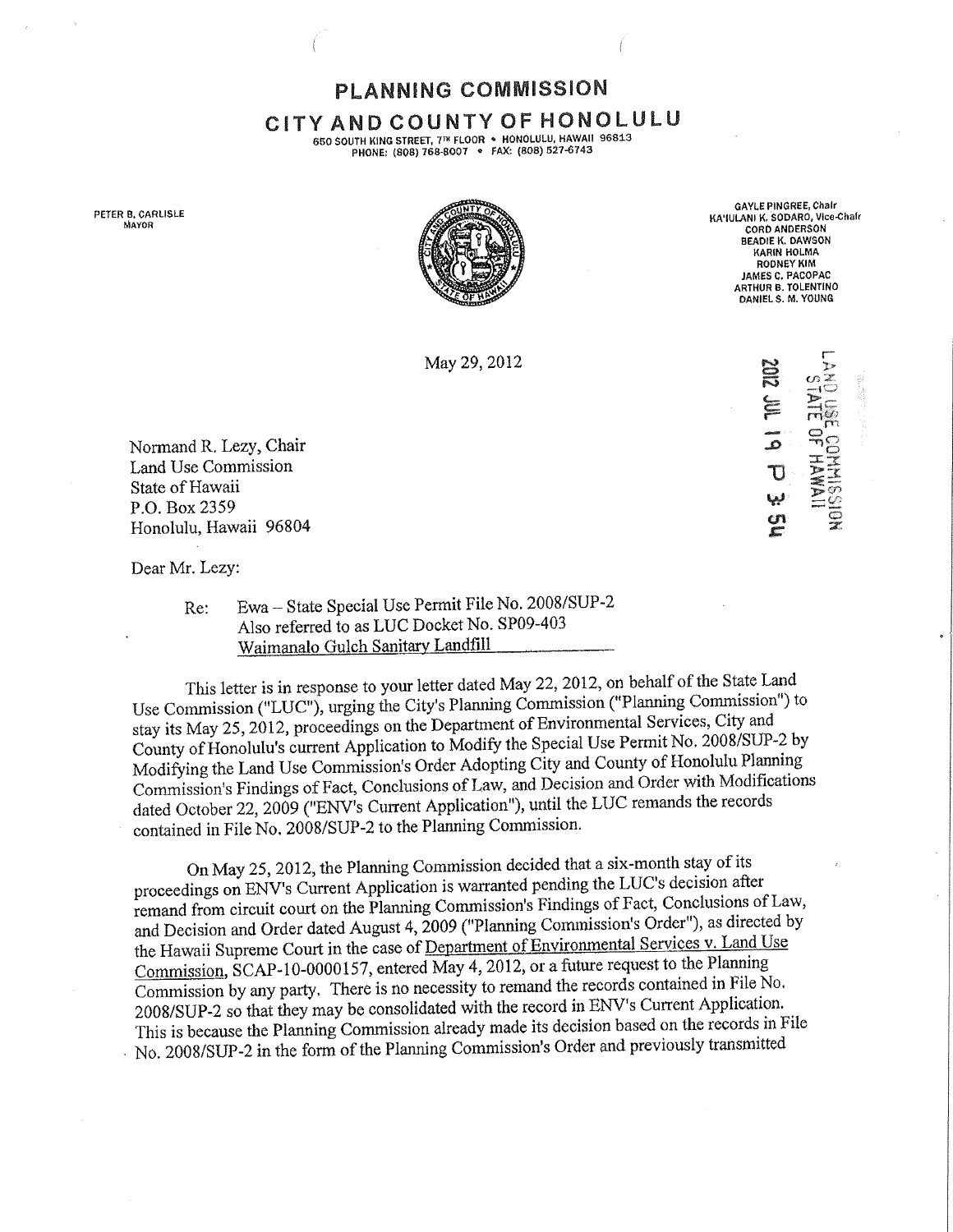Normand R. Lezy May 29, 2012 Page 2

those records including that decision to the LUC on August 10, 2009. There is no request to modify the Planning Commission's Order and it remains unchanged.

For similar reasons, there is no necessity to instruct your staffto forward the records in File No. 2008/SUP-2 from the LUC to the Planning Commission for the purpose of consolidation in the event the Plamling Commission stays its proceedings on ENV's Current Application at ENV's request.

As an exception to the stay, the Planning Commission will transmit to you as soon as possible, under separate cover, a copy of the record that relates to ENV's Current Application for the LUC's consideration. In the opinion in the above-mentioned case, the Hawaii Supreme Court noted that the LUC could consider such record in further LUC proceedings consistent with the As an exception to the stay, the Planning Commission will transmit the possible, under separate cover, a copy of the record that relates to ENV's Cu the LUC's consideration. In the opinion in the above-mentioned case, the

Very truly yours,

GAYLE PINGREE Chair

GP:Ii

cc: Dana Viola, Deputy Corporation Counsel Ian L. Sandison, Esq. Calvert G. Chipchase, Esq.

12-03497/228153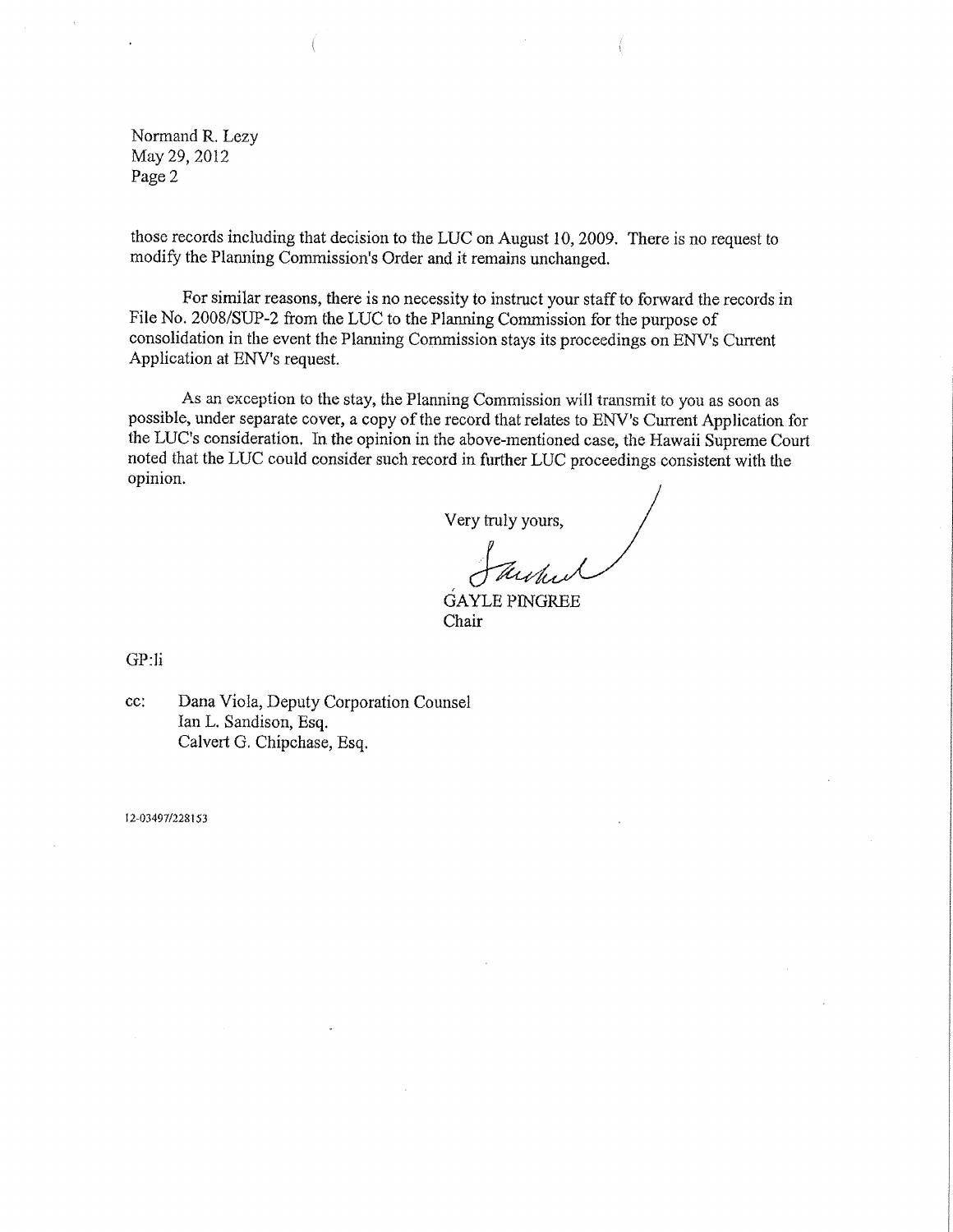### BEFORE THE LAND USE COMMISSION

#### OF THE STATE OF HAWAII

| In the Matter of the Application of the       | LUC Docket No. SP09-403<br>(State Special Use Permit File No. |  |
|-----------------------------------------------|---------------------------------------------------------------|--|
| DEPARTMENT OF ENVIRONMENTAL                   | 2008/SUP-2)                                                   |  |
| SERVICES, CITY AND COUNTY OF                  |                                                               |  |
| HONOLULU                                      | <b>CERTIFICATE OF SERVICE</b>                                 |  |
|                                               |                                                               |  |
| For a New Special Use Permit to               |                                                               |  |
| Supersede Existing Special Use Permit to      | g                                                             |  |
| Allow a 92.5-Acre Expansion and Time          | ⋚                                                             |  |
| <b>Extension for Waimanalo Gulch Sanitary</b> |                                                               |  |
| Landfill, Waimanalo Gulch, Oahu,              |                                                               |  |
| Hawaii, Tax Map Key: 9-2-03: 72 and 73        |                                                               |  |
|                                               |                                                               |  |
|                                               |                                                               |  |

#### CERTIFICATE OF SERVICE

The undersigned hereby certifies that on the date set forth below, a true and correct copy of the foregoing document was served on the following party(ies) by depositing the same in the U.S. Mail, postage prepaid, addressed as follows:

Bryan Yee, Esq. Deputy Attorney General Department of the Attorney General State of Hawaii 425 Queen Street Honolulu, Hawaii 96813

Attorney for State Office of Planning

Calvert G. Chipchase, Esq. Christopher T. Goodin, Esq. Cades Schutte, LLP 1000 Bishop Street, Suite 1200 Honolulu, HI 96813-4212

Attorneys for Intervenors Ko Olina Community Association and Maile Shimabukuro